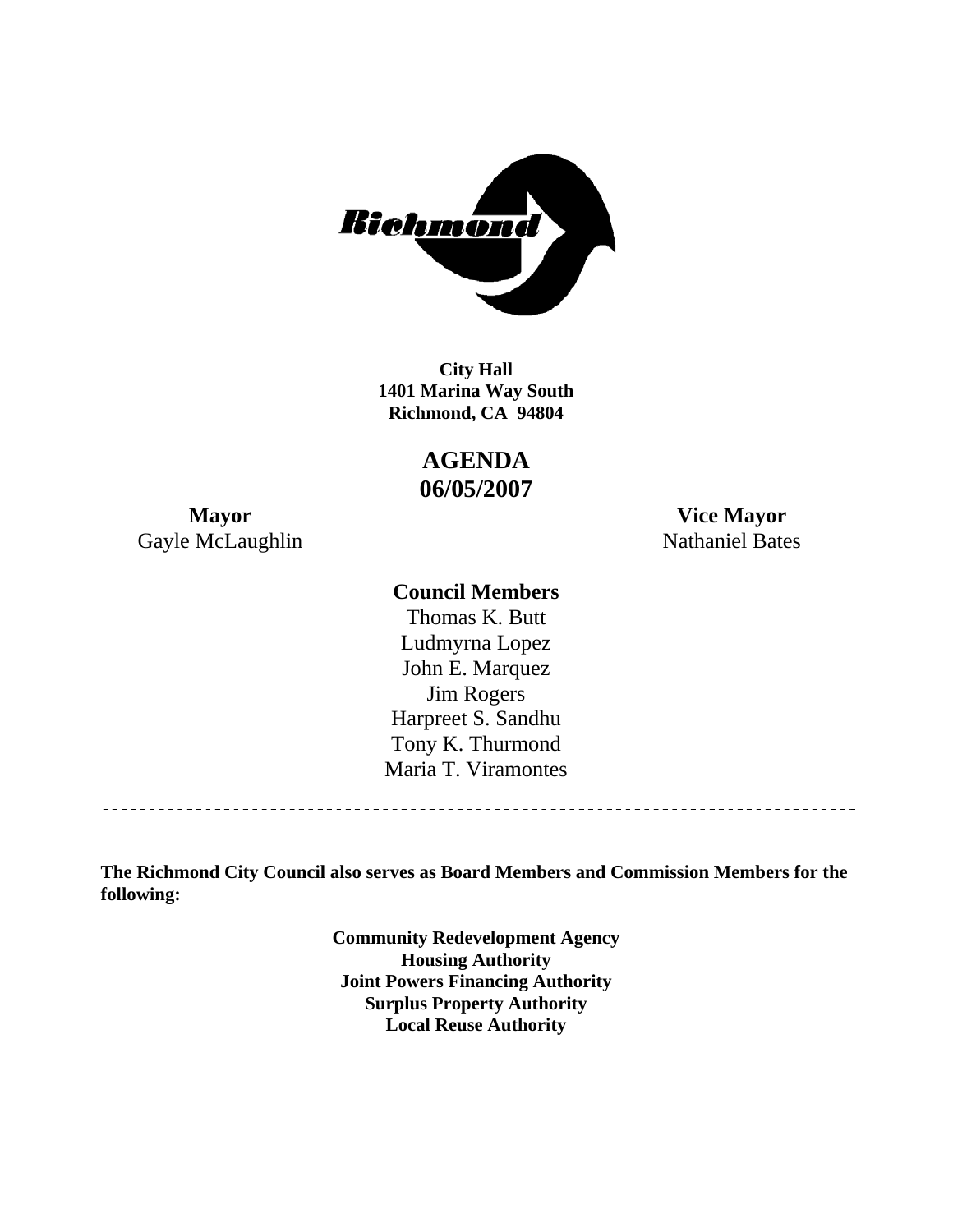# **MEETING PROCEDURES**

The City of Richmond encourages community participation at its City Council meetings and has established procedures that are intended to accommodate public input in a timely and time-sensitive way. As a courtesy to all members of the public who wish to participate in City Council meetings, please observe the following procedures:

**PUBLIC COMMENT ON AGENDA ITEMS:** Anyone who desires to address the City Council on items appearing on the agenda must complete and file a pink speaker's card with the City Clerk **prior** to the City Council's consideration of the item. Once the City Clerk has announced the item and discussion has commenced, no person shall be permitted to speak on the item other than those persons who have submitted their names to the City Clerk. Your name will be called when the item is announced for discussion. **Each speaker will be allowed TWO (2) MINUTES to address the City Council on NON-PUBLIC HEARING items listed on the agenda.** 

**OPEN FORUM FOR PUBLIC COMMENT:** Individuals who would like to address the City Council on matters not listed on the agenda or on **Presentations, Proclamations and Commendations, Report from the City Attorney, or Reports of Officers** may do so under Open Forum. All speakers must complete and file a pink speaker's card with the City Clerk **prior** to the commencement of Open Forum. **The amount of time allotted to individual speakers shall be determined based on the number of persons requesting to speak during this item. The time allocation for each speaker will be as follows: 15 or fewer speakers, a maximum of 2 minutes; 16 to 24 speakers, a maximum of 1 and one-half minutes; and 25 or more speakers, a maximum of 1 minute.** 

#### **SPEAKERS ARE REQUESTED TO OCCUPY THE RESERVED SEATS IN THE FRONT ROW BEHIND THE SPEAKER'S PODIUM AS THEIR NAME IS ANNOUNCED BY THE CITY CLERK.**

**CONSENT CALENDAR:** Consent Calendar items are considered routine and will be enacted, approved or adopted by one motion unless a request for removal for discussion or explanation is received from the audience or the City Council. A member of the audience requesting to remove an item from the Consent Calendar must complete and file a speaker's card with the City Clerk **prior to the City Council's consideration of Item C, Agenda Review.** An item removed from the Consent Calendar may be placed anywhere on the agenda following the City Council's agenda review.

*The City Council's adopted Rules of Procedure recognize that debate on policy is healthy; debate on personalities is not. The Chairperson has the right and obligation to cut off discussion that is too personal, too loud, or too crude.* 

**\*\*\*\*\*\*\*\*\*\*\*\*\*\*\*\*\*\*\*\*\*\*\*\*\*\*\*\*\*\*\*\*\*\*\*\*\*\*\*\*\*\*\*\*\*\*\*\*\*\*\*\*\*\*\*\*\*\***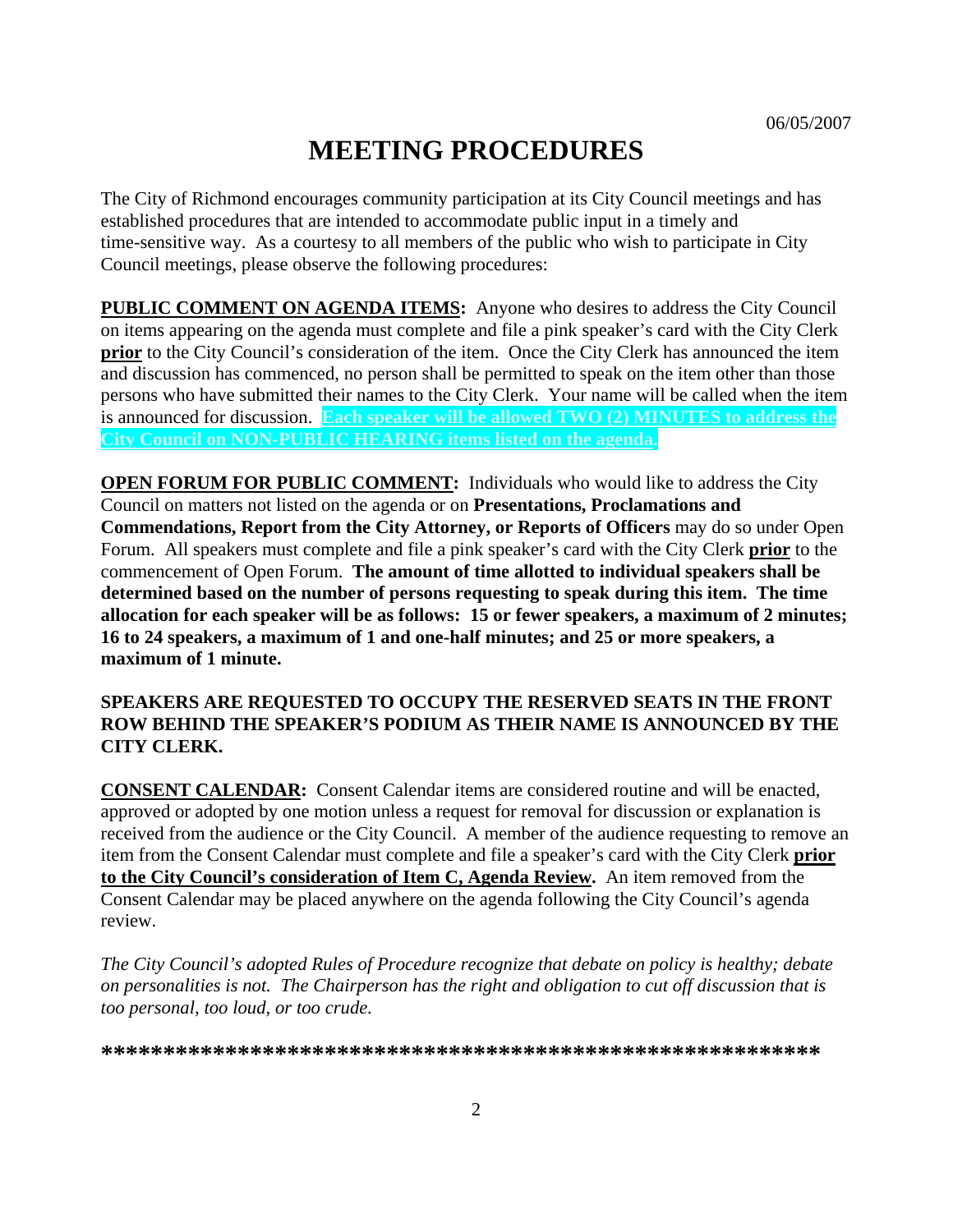06/05/2007

# **Morning Open Session**

8:30 a.m.

# **A. ROLL CALL**

# **B. PUBLIC COMMENT**

# **C. ADJOURN TO CLOSED SESSION**

# **Closed Session**

Shimada Room of City Hall

# **A. CITY COUNCIL**

 **A-1.** LIABILITY CLAIMS

Antoinette Jones vs. City of Richmond

 **A-2.** CONFERENCE WITH LEGAL COUNSEL - EXISTING LITIGATION (Subdivision [a] of Government Code Section 54956.9)

Peters/Parr/Walker vs. City of Richmond

**\*\*\*\*\*\*\*\*\*\*\*\*\*\*\*\*\*\*\*\*\*\*\*\*\*\*\*\*\*\*\*\*\*\*\*\*\*\*\*\*\*\*\*\*\*\*\*\*\*\*\*\*\*\*\*\*\*\*\*\*** 

# **Evening Open Session**

Council Chambers

# **Study Session**

5:00 p.m.

The purpose of the study session is as follows

# **A. REVIEW AND DISCUSS THE PORT OF RICHMOND'S STRATEGIC BUSINESS PLAN AND PROVIDE DIRECTION TO STAFF AS APPROPRIATE - PORT (JIM MATZORKIS 215-4600). 45 MINUTES.**

# **B. 1) REVIEW THE FINAL 2007 COMMUNITY SURVEY REPORT, 2) RECEIVE A PRESENTATION FROM THE NATIONAL RESEARCH**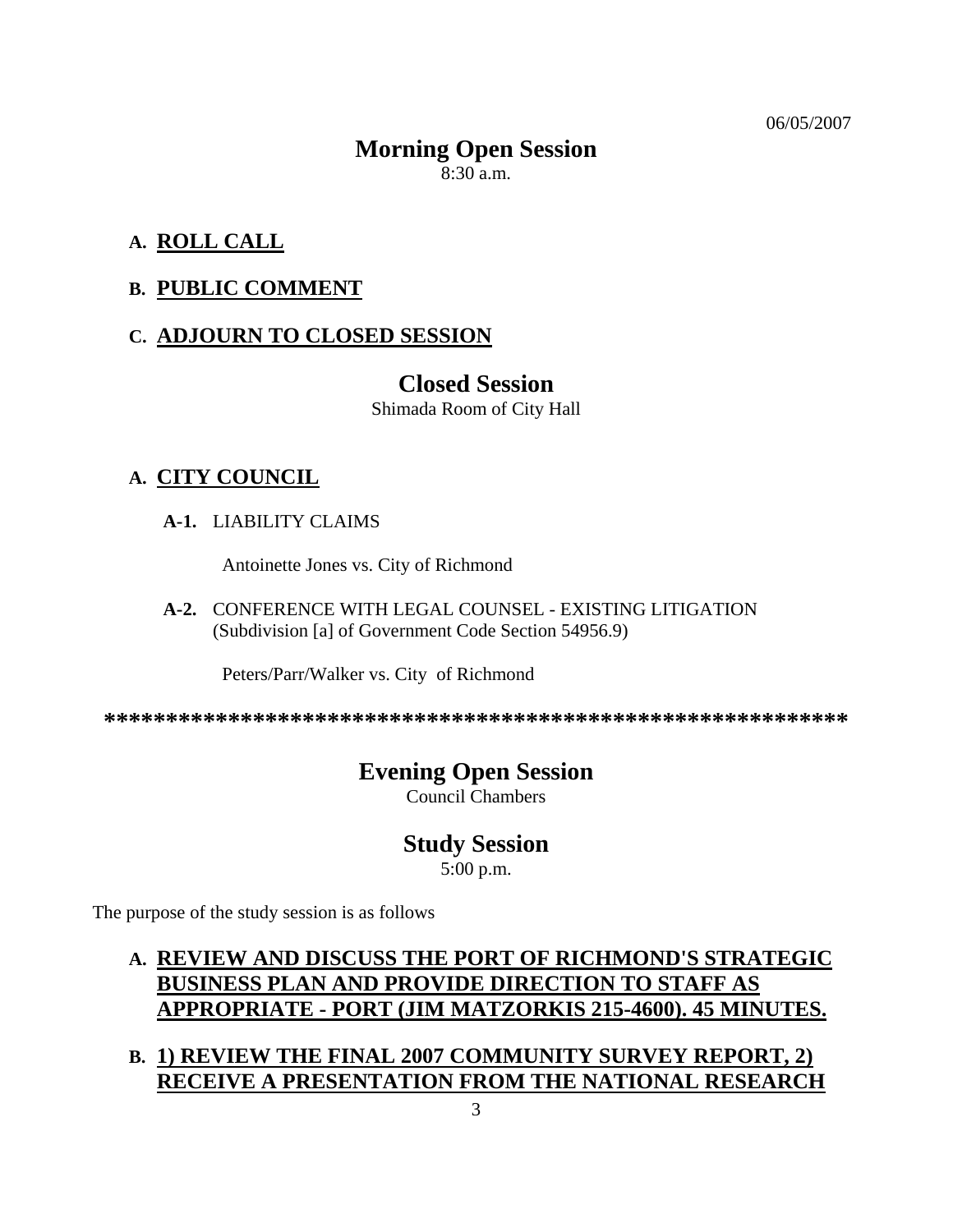# 06/05/2007 **CENTER OF THE CITY'S 2007 COMMUNITY SURVEY RESULTS AND 3) PROVIDE DIRECTION TO STAFF AS APPROPRIATE - CITY MANAGER'S OFFICE (BILL LINDSAY 620-6512). 60 MINUTES**

**\*\*\*\*\*\*\*\*\*\*\*\*\*\*\*\*\*\*\*\*\*\*\*\*\*\*\*\*\*\*\*\*\*\*\*\*\*\*\*\*\*\*\*\*\*\*\*\*\*\*\*\*\*\*\*\*\*\*\*\*** 

# **Special Meeting Richmond Housing Authority**

6:45 p.m.

## **A. PLEDGE TO THE FLAG**

#### **B. ROLL CALL**

#### **C. STATEMENT OF CONFLICT OF INTEREST**

#### **D. PUBLIC HEARING**

**D-1. ADOPT A RESOLUTION** - approving submission of the U.S. Department of Housing and Urban Development's required One-Year and Five-Year Agency Plan - Community Economic Development (Steve Duran 307-8140).

### **E. ADJOURNMENT**

**\*\*\*\*\*\*\*\*\*\*\*\*\*\*\*\*\*\*\*\*\*\*\*\*\*\*\*\*\*\*\*\*\*\*\*\*\*\*\*\*\*\*\*\*\*\*\*\*\*\*\*\*\*\*\*\*\*\*\*\*** 

# **Special Joint Meeting of the Richmond Community Redevelopment Agency/City Council**

6:50 p.m.

# **A. ROLL CALL**

## **B. STATEMENT OF CONFLICT OF INTEREST**

#### **C. AGENCY/COUNCIL AS A WHOLE**

- **C-1.** Discuss and consider options for window systems and heating, ventilation and air conditioning (HVAC) for the City Hall and existing Hall of Justice and direct staff to implement one of four window system and HVAC scenarios presented. This item is continued from May 1, 2007 (Continued from May 1, 2007, meeting) - Steve Duran 307-8140.
- **C-2.** Adopt resolutions authorizing the City Manager and the Executive Director of the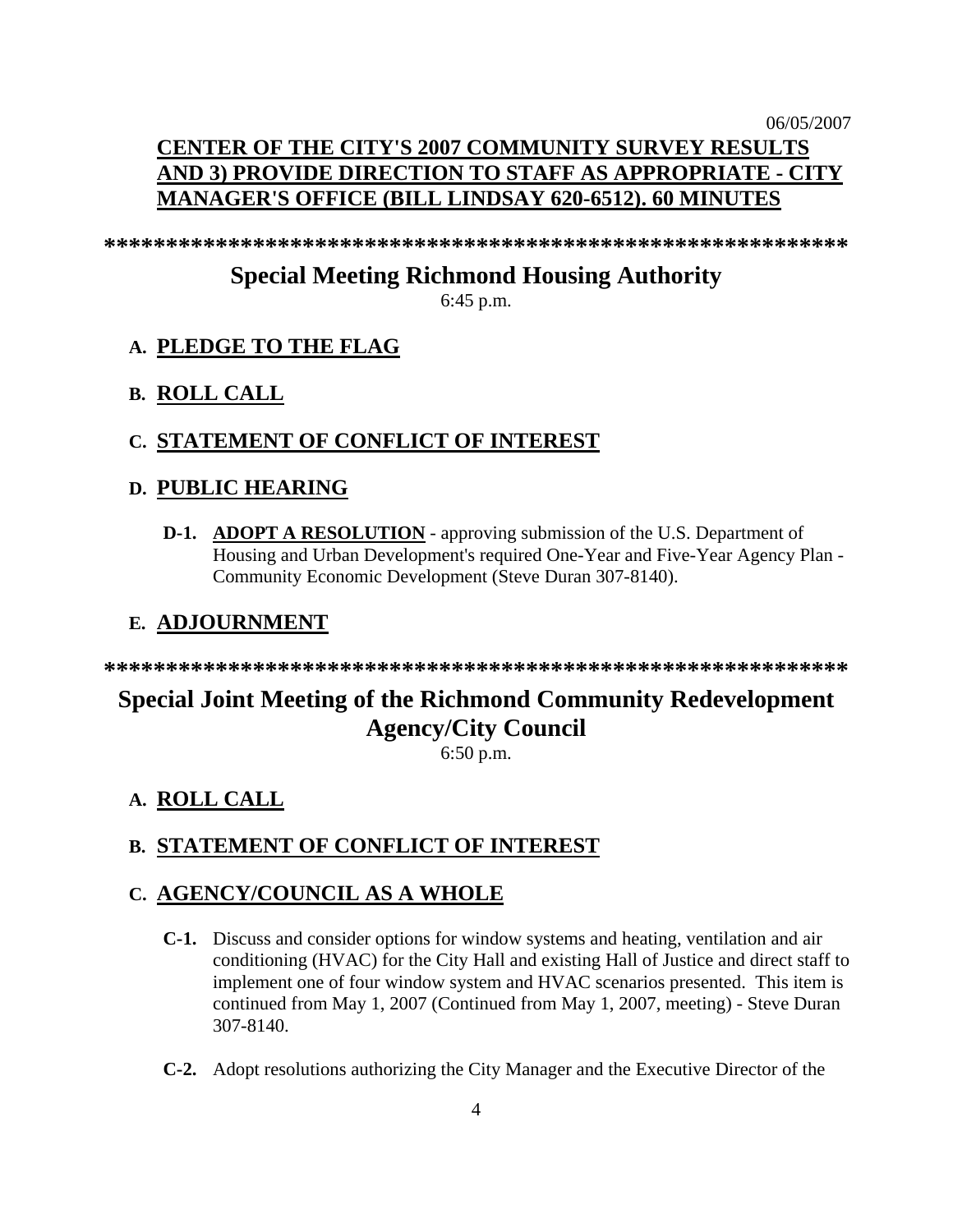Agency to execute the Lease by and between the City of Richmond, as landlord, and the Richmond Community Redevelopment Agency, as tenant, for approximately 11,534 rentable square feet on the 2nd and 3rd floors of the building at 401 27th Street, Richmond, California, with prepaid rent for 30 years in the amount of \$79,743.45 - Community and Economic Development (Steve Duran 307-8140).

#### **D. ADJOURNMENT**

**\*\*\*\*\*\*\*\*\*\*\*\*\*\*\*\*\*\*\*\*\*\*\*\*\*\*\*\*\*\*\*\*\*\*\*\*\*\*\*\*\*\*\*\*\*\*\*\*\*\*\*\*\*\*\*\*\*\*\*\*** 

# **Joint Meeting of the Joint Powers Financing Authority/Richmond Community Redevelopment Agency/City Council**

6:55 p.m.

#### **A. ROLL CALL**

#### **B. STATEMENT OF CONFLICT OF INTEREST**

#### **C. PUBLIC HEARINGS**

 **C-1.** Conduct a public hearing and adopt attached resolutions of the City Council, Redevelopment Agency Board, and Joint Powers Financing Authority approving and authorizing the issuance of Richmond Community Redevelopment Agency tax allocation revenue bonds for Redevelopment in a par value not to exceed \$70,000,000 and for Affordable Housing in a par value not to exceed \$11,000,000 and authorize the city manager and the executive director, or their designees, to execute all documents necessary to carry out the intent of the resolutions. The Finance Standing Committee reviewed this item on May 14, 2007, and recommended approval - Community and Economic Development (Steve Duran 307-8140)

## **D. ADJOURNMENT**

**\*\*\*\*\*\*\*\*\*\*\*\*\*\*\*\*\*\*\*\*\*\*\*\*\*\*\*\*\*\*\*\*\*\*\*\*\*\*\*\*\*\*\*\*\*\*\*\*\*\*\*\*\*\*\*\*\*\*** 

# **CITY COUNCIL**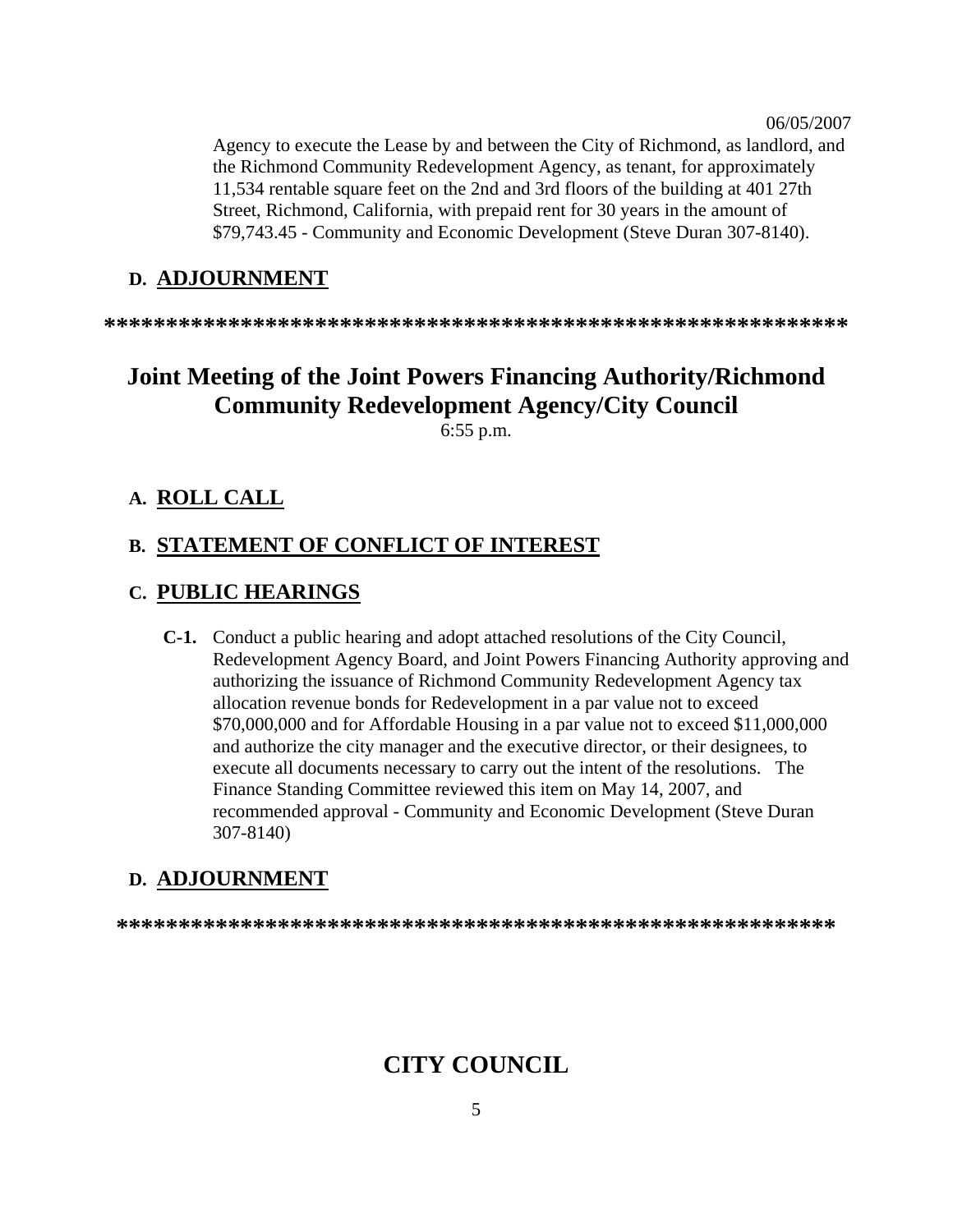7:00 p.m.

## **A. ROLL CALL**

## **B. STATEMENT OF CONFLICT OF INTEREST**

## **C. AGENDA REVIEW**

# **D. REPORT FROM THE CITY ATTORNEY OF FINAL DECISIONS MADE AND NON-CONFIDENTIAL DISCUSSIONS HELD DURING CLOSED SESSION**

## **E. OPEN FORUM FOR PUBLIC COMMENT**

## **F. PRESENTATIONS, PROCLAMATIONS, AND COMMENDATIONS**

- **F-1.** Acknowledge St. David's School and Sheldon Elementary School as program winners in the 2007 Junior Fire Prevention Program - Fire Department (Chief Michael Banks 307-8161).
- **F-2.** Presentation of Certificates for Exceptional Achievement to Students in the TECHS After-School Program - Mayor McLaughlin (620-6503).
- **F-3.** Proclamation honoring Juneteenth in Richmond Mayor McLaughlin (620-6503).

## **G. CONSENT CALENDAR**

- **G-1. APPROVE** the purchase of four (4) CheckEze Self-Check machines for the Richmond Public Library from ID Recall Systems in the amount of \$68,496, plus maintenance beginning in 2008 of \$6,000-\$10,000 per year for five (5) years - Library and Community Services (Monique le Conge 620-6555).
- **G-2. ADOPT A RESOLUTION** approving the Engineer's Report relating to the Fiscal Year 2007-08 annual assessment for the Hilltop Landscape Maintenance District ("HLMD"), and setting the public hearing concerning the proposed increase in assessments for June 19, 2007 - Public Works (Willie Haywood 231-3010).
- **G-3. ADOPT AN ORDINANCE** amending Chapter 6.06 Historic Structure Code of the Richmond Municipal Code increasing the HPAC membership from seven to nine members (second reading) - Planning (Richard Mitchell 620-6706).
- **G-4. ADOPT AN ORDINANCE**  amending Richmond Municipal Code Chapter 3.20 to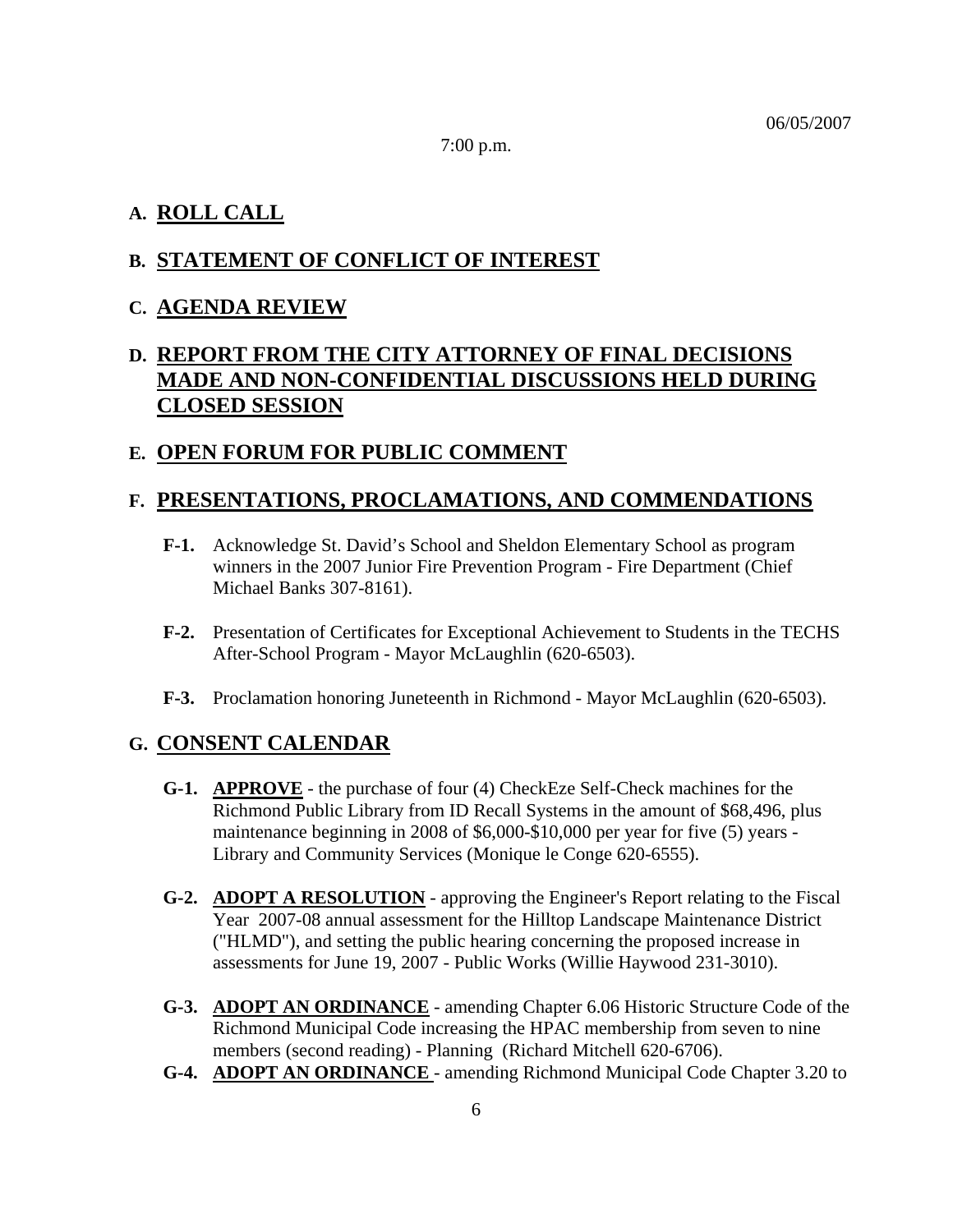allow Planning Commission members to remain in office until successors are appointed and to establish a quorum of the Planning Commission as a majority of the currently serving members, but no fewer than three (3) (second reading) - Councilmember Viramontes (620-6581).

- **G-5. INTRODUCE AN ORDINANCE** (FIRST READING) establishing the wages, salary, and compensation for the new classification of Recreation Director - Human Resources (Leslie Knight 620-6600).
- **G-6. ADOPT A RESOLUTION** amending the City of Richmond position classification plan to add the classification of Recreation Director - Human Resources (Leslie Knight 620-6600).
- **G-7. ADOPT AN ORDINANCE** amending the wages, salary, and compensation for the classification of Code Enforcement Manager - Human Resources (Leslie Knight 620-6600).
- **G-8. APPROVE** recommendation to appoint Gloria Vasquez-Alvarez to fill an open seat on Human Relations/Human Rights Commission, term expiring March 30, 2008 - Mayor McLaughlin (620-6503).
- **G-9. APPROVE** minutes of the meeting held on May 29, 2007 City Clerk's Office (Diane Holmes 620-6513).

#### **H. PUBLIC HEARINGS**

- **H-1.** Conduct a public hearing and introduce an ordinance (the "Ordinance") that contains a description of the previously approved eminent domain program of the Richmond Community Redevelopment Agency pursuant to the Redevelopment Plans (the "Plans") for Project Area Nos. 1-A (Eastshore Park), 1-B (Pilot), 1-C (Potrero), 3-A (Garvin), 6-A (Harbor Gate), 8-A (Hensley), 10-A (Downtown), 10-B (Nevin), 11-A (Harbour), and 12-A (North Richmond) (the "Project Areas"), and adopt the attached Notice of Exemption for the Ordinance - Community Economic Development (Steve Duran 307-8140).
- **H-2.** Conduct a public hearing on the appeal of the Planning Commission's actions to deny an application for a tentative tract map for the Canyon Oaks II residential development at the intersection of San Pablo Dam and Castro Ranch Road. Consider certification of a Final Environmental Impact Report for the project; adoption of a Project Mitigation and Monitoring Report (MMRP); approval of a General Plan Amendment and Rezoning; and approval of a Tentative Subdivision Map for the Project - Planning (Richard Mitchell, Janet Harbin, Jonelyn Wales 620-6706).